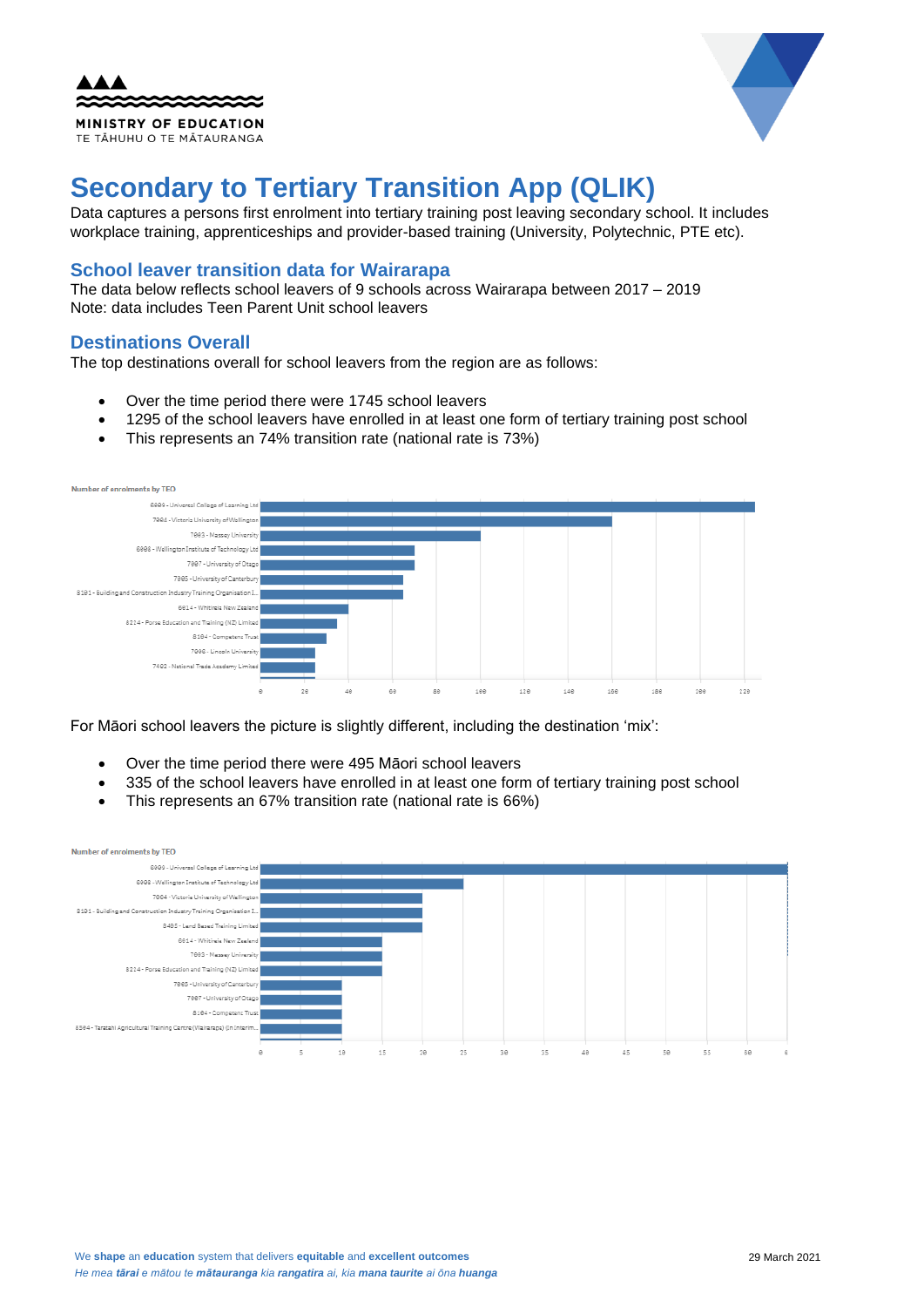## **Degree Level Destinations**

- 450 of the school leavers have enrolled in a degree level qualification (level 7+)
- This represents a 26% transition rate (national rate is 31%)
- Māori school leavers transition rate into degree level qualifications is only 11% (national rate is 14%)
- Victoria University has the highest intake of school leavers at degree level followed by Massey **University**



## **Highest Tertiary Achievement**

The data below captures school leavers from 2013 – 2015. This allows 4 years for qualification completion

- 500 of the 1640 (31%) of the school leavers enrolled in a degree level qualification (level 7+)
- 395 achieved at least a level 7 qualification (24% of all school leavers and 79% of those enrolled)
- 50 of 380 (14%) of Māori school leavers enrolled in a degree level qualification
- 35 achieved at least a level 7 qualification (9% of all Māori school leavers and 70% of those enrolled)
- 70% of all school leavers who enrolled and 61% of all school leavers achieved a tertiary qualification (53% of all Māori school leavers and 62% of those that enrol)
- 90 school leavers enrolled with an Industry Training Organisation at Apprenticeship level (L4) with 45 (50%) successfully completing as at March 2021



We **shape** an **education** system that delivers **equitable** and **excellent outcomes** *He mea tārai e mātou te mātauranga kia rangatira ai, kia mana taurite ai ōna huanga*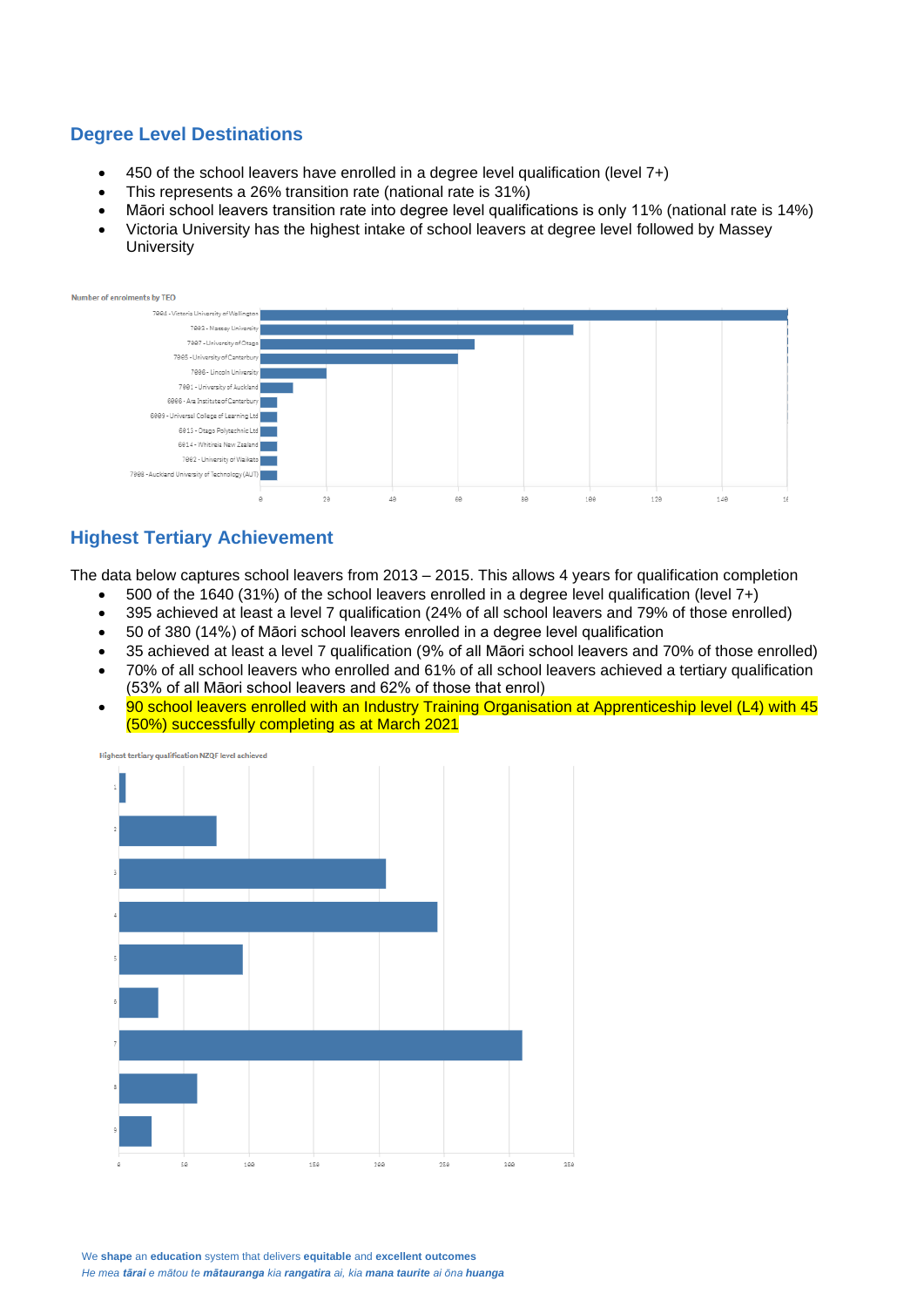## **School Achievement and Tertiary Transition Level**

- The graphs below show school level achievement of school leavers 2017-2019 as well as tertiary transition levels for all school leavers and Māori school leavers
- Although the number scales are different due to population differences, the pictures still reflect the stark difference between the two groups.

All school leavers:





#### Māori school leavers:



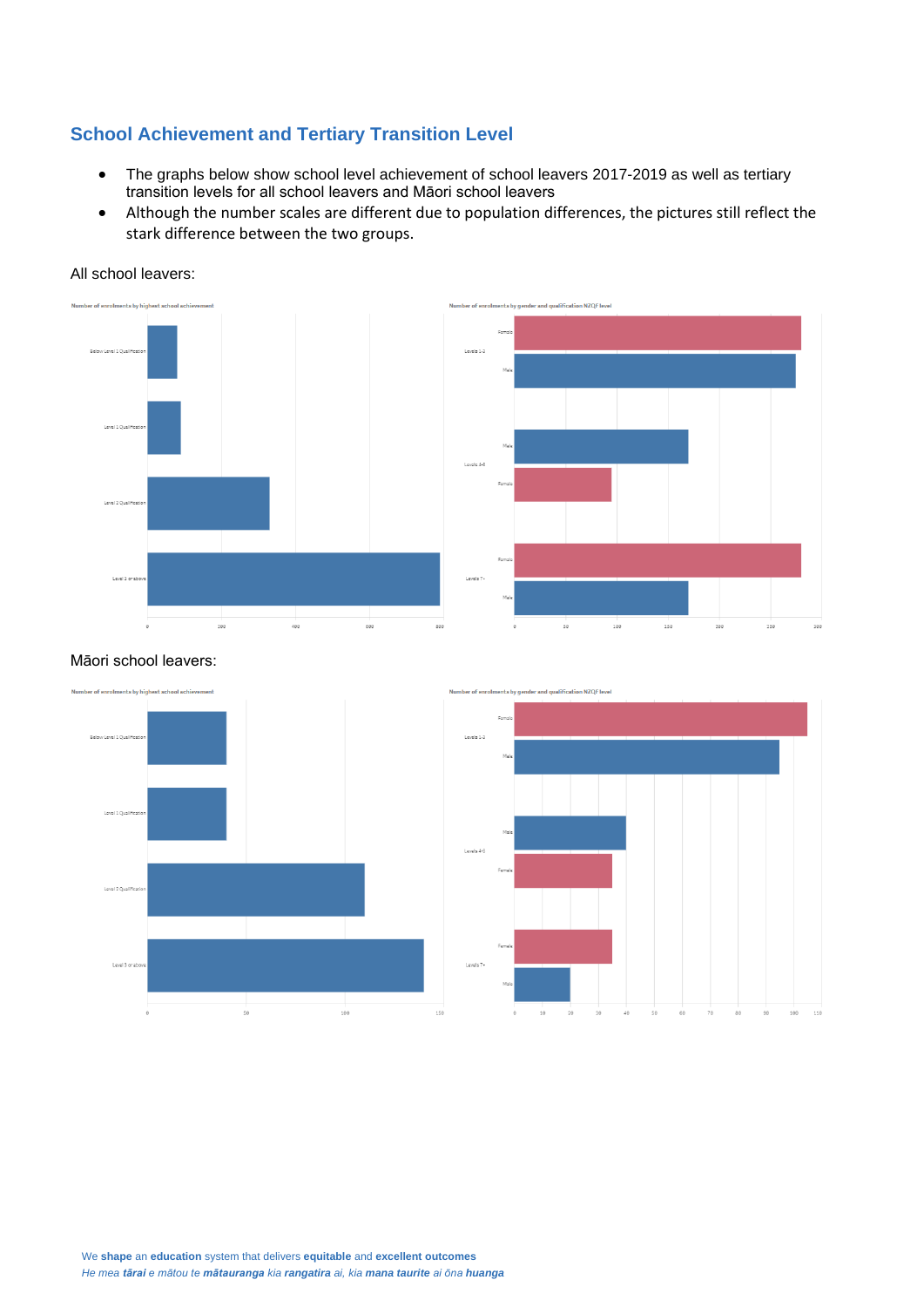# **Tertiary Transition Subject Areas**

• The graphs below show tertiary NZSCED subject fields which also show a difference for Māori school leavers compared to all:



#### All school leavers:

#### Māori school leavers:



We **shape** an **education** system that delivers **equitable** and **excellent outcomes** *He mea tārai e mātou te mātauranga kia rangatira ai, kia mana taurite ai ōna huanga*